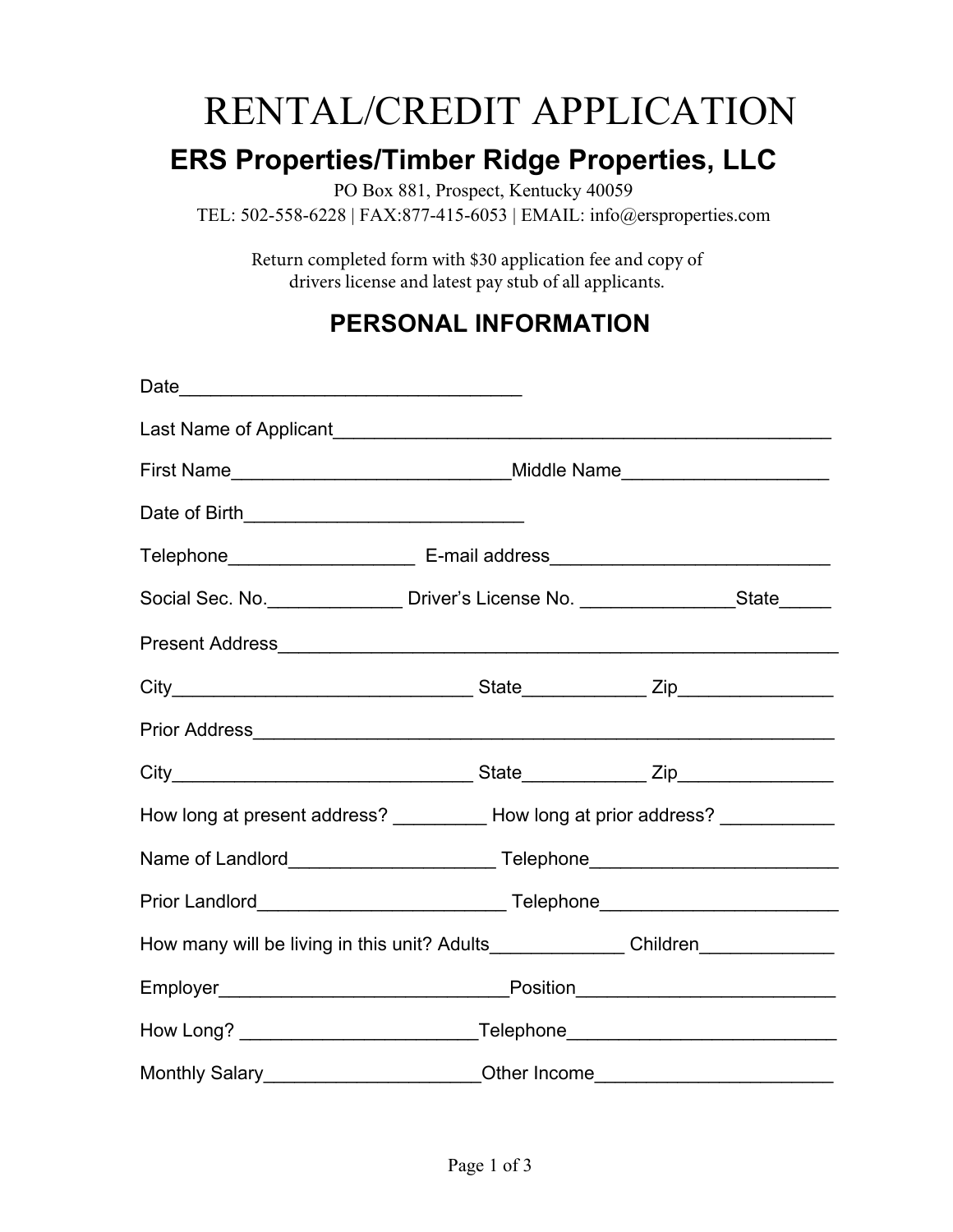## **SPOUSE / CO-APPLICANT INFORMATION**

|                                                                                                                | First Name________________________________Middle Name___________________________ |                                                                                  |  |  |  |  |  |
|----------------------------------------------------------------------------------------------------------------|----------------------------------------------------------------------------------|----------------------------------------------------------------------------------|--|--|--|--|--|
|                                                                                                                |                                                                                  |                                                                                  |  |  |  |  |  |
|                                                                                                                | Social Sec. No. ____________________ Driver's License No. ______________________ |                                                                                  |  |  |  |  |  |
|                                                                                                                |                                                                                  |                                                                                  |  |  |  |  |  |
|                                                                                                                | How Long? ________________________________Telephone_____________________________ |                                                                                  |  |  |  |  |  |
|                                                                                                                |                                                                                  | Monthly Salary________________________Other Income______________________________ |  |  |  |  |  |
|                                                                                                                |                                                                                  |                                                                                  |  |  |  |  |  |
| <b>BANK INFORMATION</b>                                                                                        |                                                                                  |                                                                                  |  |  |  |  |  |
|                                                                                                                |                                                                                  |                                                                                  |  |  |  |  |  |
|                                                                                                                |                                                                                  |                                                                                  |  |  |  |  |  |
|                                                                                                                |                                                                                  |                                                                                  |  |  |  |  |  |
| <b>PERSONAL REFERENCES</b>                                                                                     |                                                                                  |                                                                                  |  |  |  |  |  |
| Name                                                                                                           | Relationship                                                                     | Telephone                                                                        |  |  |  |  |  |
|                                                                                                                |                                                                                  |                                                                                  |  |  |  |  |  |
| <b>OTHER INFORMATION</b>                                                                                       |                                                                                  |                                                                                  |  |  |  |  |  |
| Number of Vehicles (Including Company Cars) [2010] [2010] [2010] [2010] [2010] [2010] [2010] [2010] [2010] [20 |                                                                                  |                                                                                  |  |  |  |  |  |
|                                                                                                                | Make/Model __________________Year__________Color _________Tag No. ______________ |                                                                                  |  |  |  |  |  |